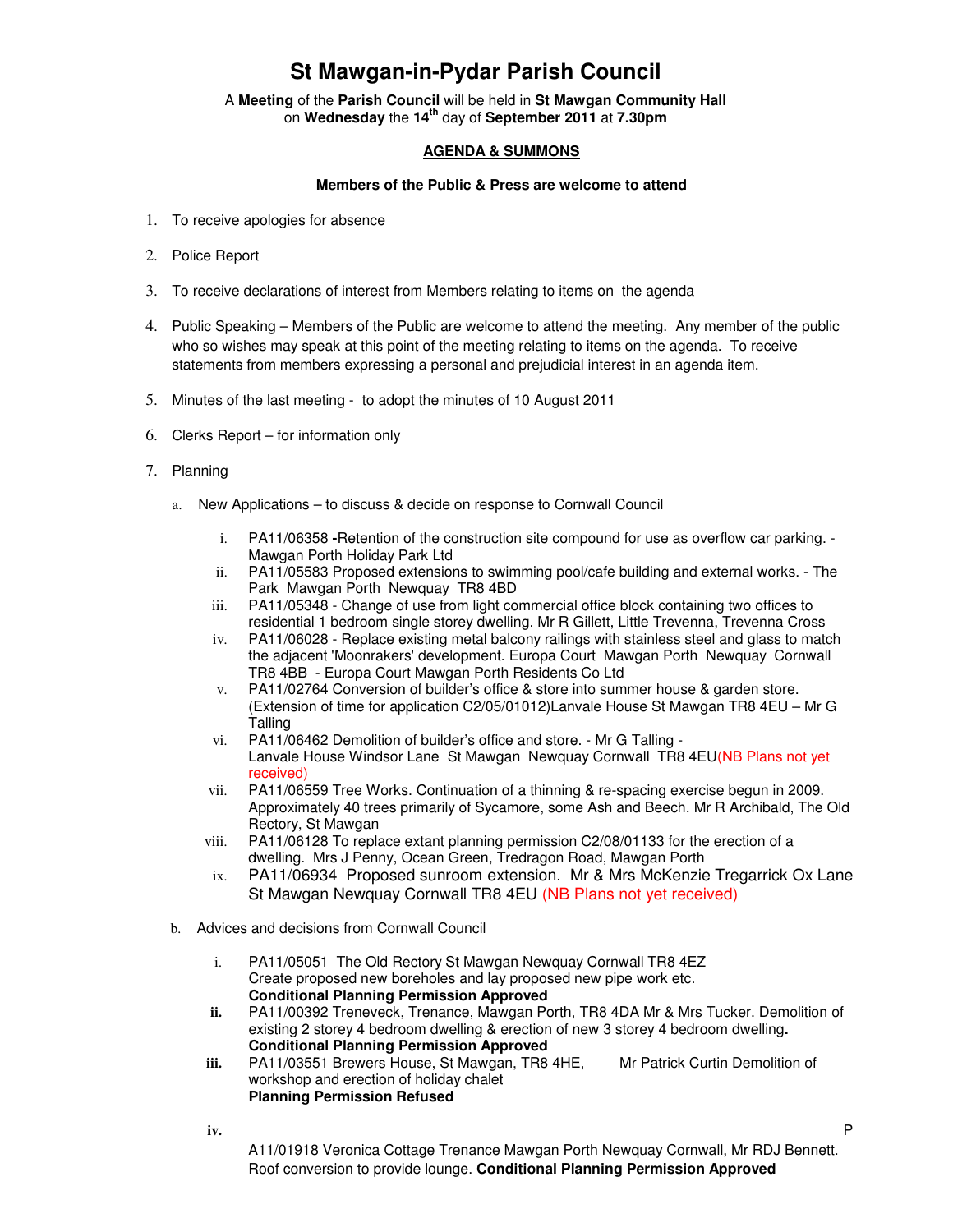**v.** P

A11/05765 Helvellyn, Tredragon Road Mawgan Porth Newquay Cornwall. Ms Clare Williams Demolition of existing double garage and construction of new single garage with annexe living accommodation over. **Planning Permission Refused** 

**vi.** 

- c. To discuss enforcement issues
	- i. To refer, any new issues & updates
- d. Affordable Housing
	- i. Update
	- ii. Letter from Mrs A Bawden re. land at Trevenna Cross
- e. S106 Outstanding Monies
- 8. The Newquay & St Columb Community Network Forum report circulated
- 9. Amenity Area Working Group Report circulated
	- a. St James' Well Feedback from meeting with Mrs Young-Jamieson & interested parties.
	- b. ROSPA Inspection report New cradle for toddler swings- Decision on Taylormade quotation
	- c. The burial of the Late Herbert Dennis Thomas took place on 17 August 2011
	- d. Memorial for J L Chadwick Dec'd
	- e. New lock for shed at Burial Ground
	- f. Removal of earth from behind burial ground shed
- 10. Beach & Environment Working Group Report -circulated
	- a. Business contributions towards beach cleaning update
- 11. Transport & Rights of Way Working Group Report
	- a. Repair of Trevarrian bus shelter roof Decision on quotes received
	- b. Extension to single yellow line area at Carloggas'
	- c. To raise any issues for the Council's attention
- 12. Other Reports to receive reports from meetings for information
- 13. Accounts to approve payment of accounts
- 14. Emergency Plan update
- 15. The Queen's Diamond Jubilee
- 16. The Great English Elm Experiment PC support requested
- 17. Correspondence for information All circulated
	- a. EA Provision of weekly bathing water data
	- b. CALC The Week 41 & 42 circulated
	- c. CC- Bathing Water Quality Posters
	- d. CC- Localism Monthly Report- July
	- e. CC Inquiry Day Proposed Changes to the Subsidy for Concessionary Bus Fares (19<sup>TH</sup> August 2011)